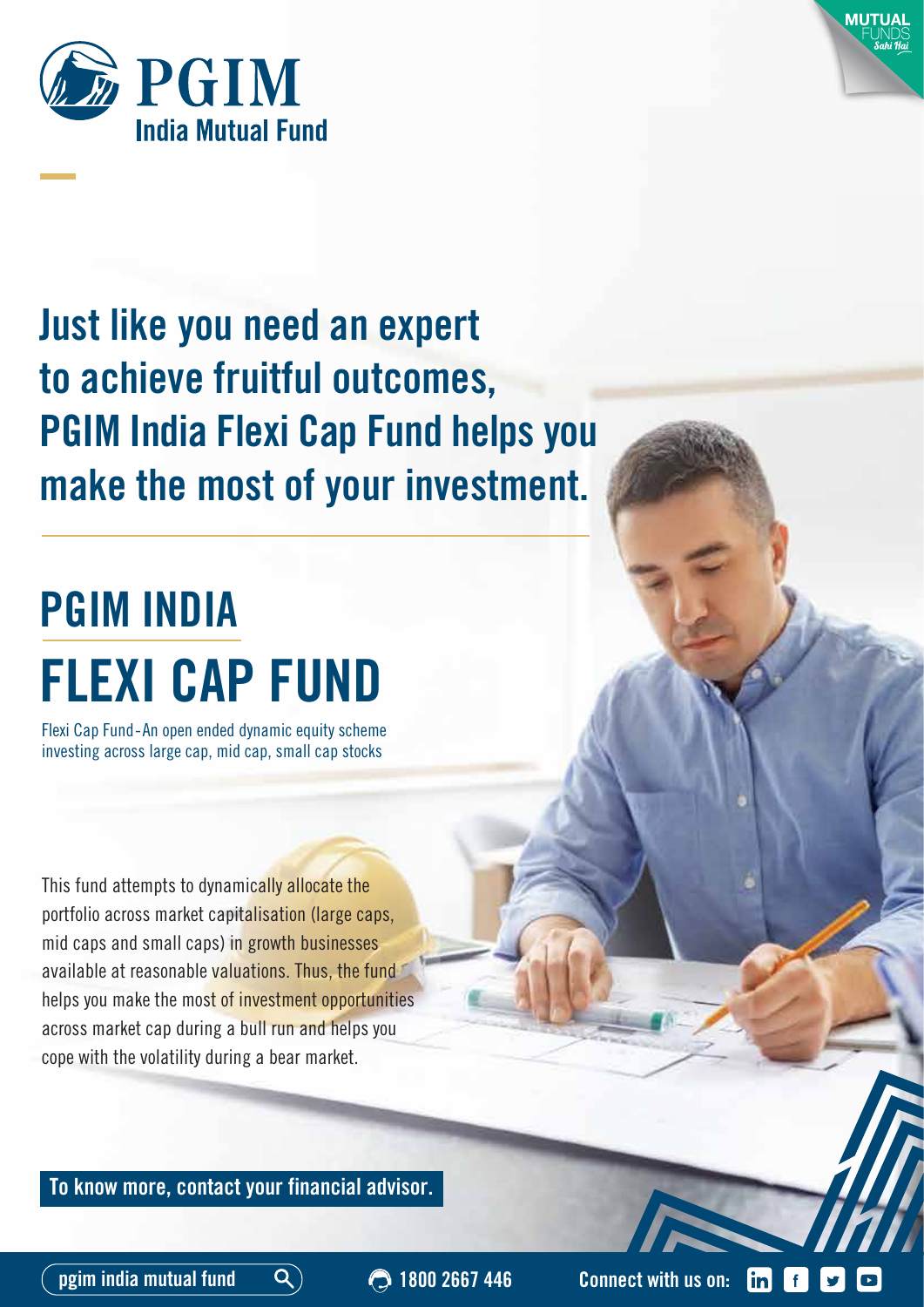#### **Why invest in PGIM India Flexi Cap Fund?**

PGIM India Flexi Cap Fund is a Go Anywhere Fund. It will scout for Investment opportunities across market capitalizations.

#### **Investment Strategy**

- Г The fund has a diversified portfolio of strong growth companies with sustainable business models spread over a range of industries, sectors and market capitalizations.
- Equity securities are selected largely on bottom up stock–by–stock basis П across market cap spectrum, with consideration given to valuation parameters as well as growth, margins, asset returns, and cash flows, amongst others.

#### **Portfolio Positioning\***

- This Fund has a flexibility to increase or decrease exposure to Large, Mid or Small Cap as per Market Cycles and Fund Manager's view of Markets.
- The fund usually has between 45% to 75% in Large Caps and the balance is invested in Mid Cap & Small Cap companies.

#### **Who should invest?**

PGIM India Flexi Cap Fund is typically suited for Investors looking at investing in diversified portfolio of equity and equity related instruments including derivatives with a long term view.

#### **Portfolio Positioning**

| <b>Top 3 Sectors Overweight</b>    | % Overweight  |
|------------------------------------|---------------|
| Industrials<br><b>Materials</b>    | 8.74<br>3.45  |
| <b>Information Technology</b>      | 2.52          |
| <b>Top 3 Sectors Underweight</b>   | % Underweight |
| Energy                             | 9.72          |
| <b>Financials</b>                  | 5.16          |
| <b>Consumer Staples</b>            | 4.46          |
| <b>Top 5 Stocks Overweight</b>     | % Overweight  |
| Mphasis Ltd                        | 2.94          |
| Larsen & Toubro Infotech Ltd       | 2.66          |
| Esab India Ltd                     | 2.50          |
| Can Fin Homes Ltd                  | 2.39          |
| Muthoot Finance Ltd                | 2.12          |
| Top 5 Stocks Underweight           | % Underweight |
| Reliance Industries Ltd            | 7.89          |
| <b>Housing Development Finance</b> | 3.76          |
| <b>Tata Consultancy Svcs Ltd</b>   | 3.36          |
| Kotak Mahindra Bank Ltd            | 2.24          |
| <b>ITC Ltd</b>                     | 1.90          |
|                                    |               |

The above weights are in comparison to the benchmark. Source: Bloomberg and Internal Research. The above data as on March 31, 2022.

#### **Portfolio Metrics**

| <b>Portfolio</b> | Nifty 500 TR Index |
|------------------|--------------------|
| 16.2%            | 13.8%              |
| 27.8%            | 90.5%              |
| 20.8             | 22.9               |
| 0.94             | 1.00               |
|                  |                    |

Source: Bloomberg and Internal Research. The above data as on March 31, 2022.

#### **Portfolio Composition**

|                                         | <b>Portfolio</b> | <b>Nifty 500 TR Index</b> |
|-----------------------------------------|------------------|---------------------------|
| Number of stocks                        | 50               | 501                       |
| Portfolio overlap with                  |                  | 32.4%                     |
| Large caps (1st-100th stock)            | 63.2%            | 77.4%                     |
| Mid caps (101st-250th stock)            | 14.7%            | 14.6%                     |
| Small caps (251st stock onwards)        | 20.4%            | 7.7%                      |
| Cash                                    | 1.7%             | $0.0\%$                   |
| Market Cap yet to be classified by AMFI | $0.0\%$          | 0.3%                      |
| Top 10 holding                          | 37.1%            | 38.8%                     |
| Avg Market Cap - Crore                  | 2,21,810         | 4,25,859                  |

Source: Bloomberg and Internal Research. The above data as on March 31, 2022.

#### **Portfolio (Top Ten Holdings) as on March 31, 2022**

| <b>Issuer</b>                 | % to Net Assets |
|-------------------------------|-----------------|
| Infosys Ltd.                  | 7.47            |
| <b>HDFC Bank Ltd.</b>         | 6.12            |
| <b>ICICI Bank Ltd.</b>        | 4.13            |
| Mphasis Ltd.                  | 3.18            |
| Axis Bank Ltd.                | 2.93            |
| Bajaj Finance Ltd.            | 2.93            |
| Larsen & Toubro Infotech Ltd. | 2.90            |
| Maruti Suzuki India Ltd.      | 2.78            |
| Bharti Airtel Ltd.            | 2.77            |
| Esab India Ltd.               | 2.50            |

Please visit https://www.pgimindiamf.com/statutory-disclosure/monthlyportfolio for complete details on portfolio holding of the Scheme.

#### **Performance**

|                                                                | <b>Fund</b>                      |                                      |                                  | Nifty 500 TR Index^                  | NIFTY 50 TR Index #              |                                      |
|----------------------------------------------------------------|----------------------------------|--------------------------------------|----------------------------------|--------------------------------------|----------------------------------|--------------------------------------|
| <b>Period</b>                                                  | Returns (%)                      | Value (INR)*                         | Returns (%)                      | Value (INR)*                         | Returns (%)                      | Value (INR)*                         |
| <b>Regular Plan</b>                                            |                                  |                                      |                                  |                                      |                                  |                                      |
| Last 1 Year<br>Last 3 Years<br>Last 5 Years<br>Since Inception | 26.22<br>24.32<br>16.93<br>14.27 | 12,622<br>19,227<br>21,872<br>25,710 | 22.29<br>16.80<br>14.56<br>11.93 | 12,229<br>15,941<br>19,742<br>22,206 | 20.26<br>15.87<br>15.15<br>11.32 | 12,026<br>15,563<br>20,253<br>21,360 |
| <b>Direct Plan</b>                                             |                                  |                                      |                                  |                                      |                                  |                                      |
| Last 1 Year<br>Last 3 Years<br>Last 5 Years<br>Since Inception | 28.74<br>26.75<br>19.17<br>16.04 | 12,874<br>20,375<br>24,043<br>28,670 | 22.29<br>16.80<br>14.56<br>11.93 | 12,229<br>15,941<br>19,742<br>22,206 | 20.26<br>15.87<br>15.15<br>11.32 | 12,026<br>15,563<br>20,253<br>21,360 |

Date of Inception: Regular Plan: March 04, 2015; Direct Plan: March 04, 2015. All the above returns are of Growth Option and CAGR. CAGR – Compounded Annual Growth Rate. ^ Scheme Benchmark. # Standard Benchmark. \*Based on standard investment of ₹10,000 made at the beginning of the relevant period. Past performance may or may not be sustained in future and should not be used as a basis for comparison with other investments. Different plans have a different expense structure. Aniruddha Naha is managing this fund (for equity and equity related investments) since April 05, 2018 and Mr. Anandha Padmanabhan Anjeneyan (Equity Portion) is managing this fund from June 01, 2021 and Ravi Adukia (Overseas Investments) is managing this fund since June 01, 2021 and Puneet Pal (Debt Portion) is managing this fund from December 01, 2021. No other Schemes are managed by Anandha Padmanabhan Anjeneyan. The above returns are as on March 31, 2022.

\*These are based on the fund manager's current outlook and are subject to change.

Return on Equity: Return on equity (ROE) is the amount of net income returned as a percentage of shareholders equity. Return on equity measures a corporation's profitability by revealing how much profit a company generates with the money shareholders have invested. Debt/Equity (ex-financials): Debt/Equity Ratio is a debt ratio used to measure a company's financial leverage, calculated by dividing a company's total liabilities by its stockholders' equity. The D/E ratio indicates how much debt a company is using to finance its assets relative to the amount of value represented in shareholders' equity. (Ex-Financials means excluding Banks and NBFCs). **Price/Earnings:** The price-earnings ratio (P/E Ratio) is the ratio for valuing a company that measures its current share price relative to its per-share earnings. **Beta:** Beta is a measure of an investment's volatility vis-à-vis the market. Beta of less than 1 means that the security will be less volatile than the market. A beta of greater than 1 implies that the security's price will be more volatile than the market.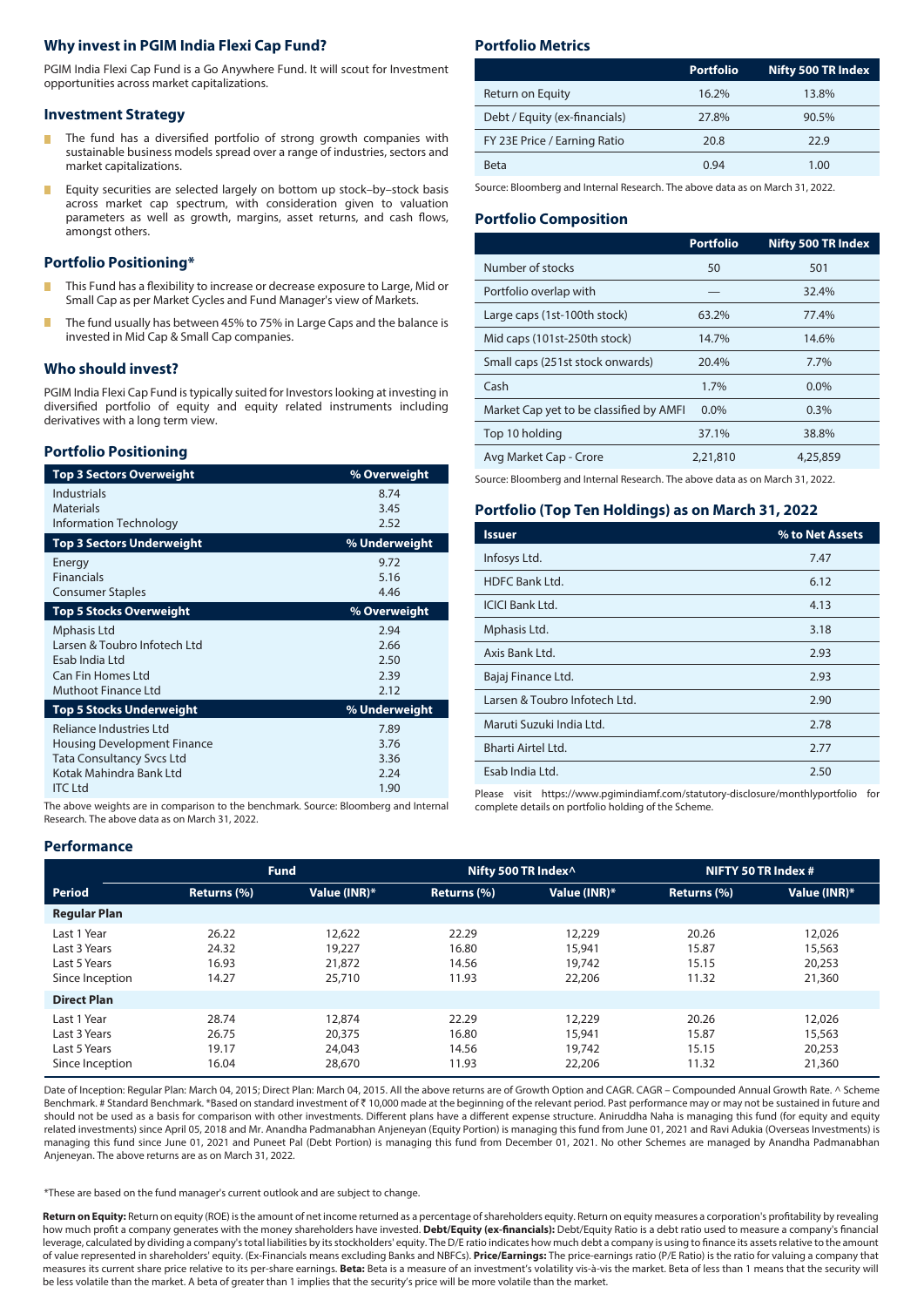#### **Performance of other funds managed by Fund Manager Aniruddha Naha as on March 31, 2022**

|                                      | <b>Last 1 Year</b> | <b>Last 3 Years</b>      | <b>Last 5 Years</b>      | <b>Managing Since</b> | Co-managed by                      |
|--------------------------------------|--------------------|--------------------------|--------------------------|-----------------------|------------------------------------|
| PGIM India Midcap Opportunities Fund | 35.25              | 32.10                    | 18.36                    | April 05, 2018        | Vivek Sharma (Equity)              |
| NIFTY Midcap 150 TRIA                | 25.05              | 20.79                    | 15.35                    |                       | Kunal Jain (Debt)                  |
| PGIM India Balanced Advantage Fund   | 12.34              | ۰                        | $\overline{\phantom{0}}$ | February 04, 2021     | Hitash Dang (Equity Portion)       |
| CRISIL Hybrid 50+50 Moderate Index^  | 12.77              | $\overline{\phantom{0}}$ | -                        |                       | Ravi Adukia (Overseas Investments) |
|                                      |                    |                          |                          |                       | Puneet Pal (Debt Portion)          |
|                                      |                    | <b>Last 6 Months</b>     |                          | <b>Managing Since</b> | Co-managed by                      |
| PGIM India Small Cap Fund            |                    | 5.98                     |                          | July 29, 2021         | Ravi Adukia (Overseas Investments) |
| Nifty Smallcap 250 - TRIA            |                    | 2.36                     |                          |                       | Kunal Jain (Debt)                  |

Mr. Aniruddha Naha is managing 4 schemes of PGIM India Mutual Fund.

#### **Performance of other funds managed by Fund Manager Ravi Adukia as on March 31, 2022**

|                                             | <b>Last 1 Year</b> | <b>Last 3 Years</b>      | <b>Last 5 Years</b>      | <b>Managing Since</b> | Co-managed                      |
|---------------------------------------------|--------------------|--------------------------|--------------------------|-----------------------|---------------------------------|
| PGIM India Hybrid Equity Fund               | 11.25              | 10.27                    | 7.75                     | June 01, 2021         | Alok Agarwal (Equity)           |
| CRISIL Hybrid 35+65 - Aggresive Index^      | 15.29              | 14.55                    | 12.80                    |                       | Kunal Jain (Debt)               |
| PGIM India Global Equity Opportunities Fund | 0.69               | 21.30                    | 18.80                    | June 01, 2021         | -                               |
| MSCI All Country World Index^               | 9.66               | 15.28                    | 13.16                    |                       |                                 |
| PGIM India Emerging Markets Equity Fund     | $-20.31$           | 2.70                     | 3.22                     | June 01, 2021         |                                 |
| MSCI Emerging Markets Index^                | $-10.00$           | 5.38                     | 6.87                     |                       |                                 |
| PGIM India Balanced Advantage Fund          | 12.34              | $\overline{\phantom{m}}$ |                          | June 01, 2021         | Aniruddha Naha (Equity Portion) |
| CRISIL Hybrid 50+50 Moderate Index^         | 12.77              | $\qquad \qquad -$        | $\overline{\phantom{a}}$ | -                     | Hitash Dang (Equity Portion)    |
|                                             |                    |                          |                          |                       | Puneet Pal (Debt Portion)       |
|                                             |                    | <b>Last 6 Months</b>     |                          | <b>Managing Since</b> | Co-managed by                   |
| PGIM India Small Cap Fund                   |                    | 5.98                     |                          | December 01, 2021     | Aniruddha Naha (Equity Portion) |
| Nifty Smallcap 250 - TRIA                   |                    | 2.36                     |                          |                       | Kunal Jain (Debt)               |

Mr. Ravi Adukia is managing 7 schemes of PGIM India Mutual Fund.

Returns for PGIM India Global Select Real Estate Securities Fund of Fund are not provided, as the scheme has not completed 6 months of performance.

#### **Performance of other funds managed by Fund Manager Puneet Pal as on March 31, 2022**

|                                         | <b>Last 1 Year</b> | <b>Last 3 Years</b> | <b>Last 5 Years</b>      | <b>Managing Since</b> | Co-managed                         |
|-----------------------------------------|--------------------|---------------------|--------------------------|-----------------------|------------------------------------|
|                                         |                    |                     |                          |                       |                                    |
| PGIM India ELSS Tax Saver Fund#         | 28.73              | 18.57               | 14.46                    | December 01, 2021     | Srinivas Rao Ravuri (Equity)       |
| NIFTY 500 TRIA                          | 22.29              | 16.80               | 14.56                    |                       | Utkarsh Katkoria (Equity)          |
| PGIM India Balanced Advantage Fund      | 12.34              | $\qquad \qquad -$   | $\overline{\phantom{0}}$ | December 01, 2021     | Aniruddha Naha (Equity Portion)    |
| CRISIL Hybrid 50+50 Moderate Index^     | 12.77              | -                   | $\qquad \qquad -$        |                       | Hitash Dang (Equity Portion)       |
|                                         |                    |                     |                          |                       | Ravi Adukia (Overseas Investments) |
| PGIM India Equity Savings Fund          | 10.03              | 7.91                | 7.10                     | December 01, 2021     | Alok Agarwal (Equity)              |
| NIFTY Equity Savings Index^             | 9.95               | 9.90                | 9.52                     |                       | Hitash Dang (Equity)               |
| <b>Bottom 3 Schemes Performance (%)</b> |                    |                     |                          |                       |                                    |
| PGIM India Dynamic Bond Fund            | 3.13               | 6.45                | 6.45                     | December 2017         | Ankur Murarka                      |
| CRISIL Composite Bond Fund Index^       | 4.48               | 8.22                | 7.29                     |                       |                                    |
| PGIM India Gilt Fund                    | 3.59               | 6.74                | 6.30                     | December 2017         | Ankur Murarka                      |
| CRISIL Dynamic Gilt Index^              | 4.17               | 7.74                | 6.78                     |                       |                                    |
| PGIM India Short Duration Fund@         | 3.80               | 3.03                | 4.25                     | December 2017         | Ankur Murarka                      |
| CRISIL Short Term Bond Fund Index^      | 5.19               | 7.59                | 7.30                     |                       |                                    |

Mr. Puneet Pal is managing 11 schemes of PGIM India Mutual Fund.

Top three and bottom three schemes managed by the fund manager have been derived on the basis of last one year performance ending on March 31, 2022.

#W.e.f. January 10, 2022, the name of the scheme has changed from PGIM India Long Term Equity Fund to PGIM India ELSS Tax Saver Fund.

 $^{\textregistered}$ w.e.f. January 22, 2022, the name of the scheme has changed from PGIM India Short Maturity Fund to PGIM India Short Duration Fund.

^ Scheme Benchmark. Past performance may or may not be sustained in future and should not be used as a basis for comparison with other investments. The above returns are of Regular Plan - Growth Option of respective schemes. All the above returns are CAGR. CAGR - Compounded Annual Growth Rate. Different plans have a different expense structure.

On account of dierence in scheme features, the performance of these schemes are not strictly comparable. Please refer www.pgimindiamf.com for details on performance of all schemes (including Direct Plan).

Returns for the benchmark have been calculated using TRI values.

Please refer www.pgimindiamf.com for details on performance of all schemes (including Direct Plan).